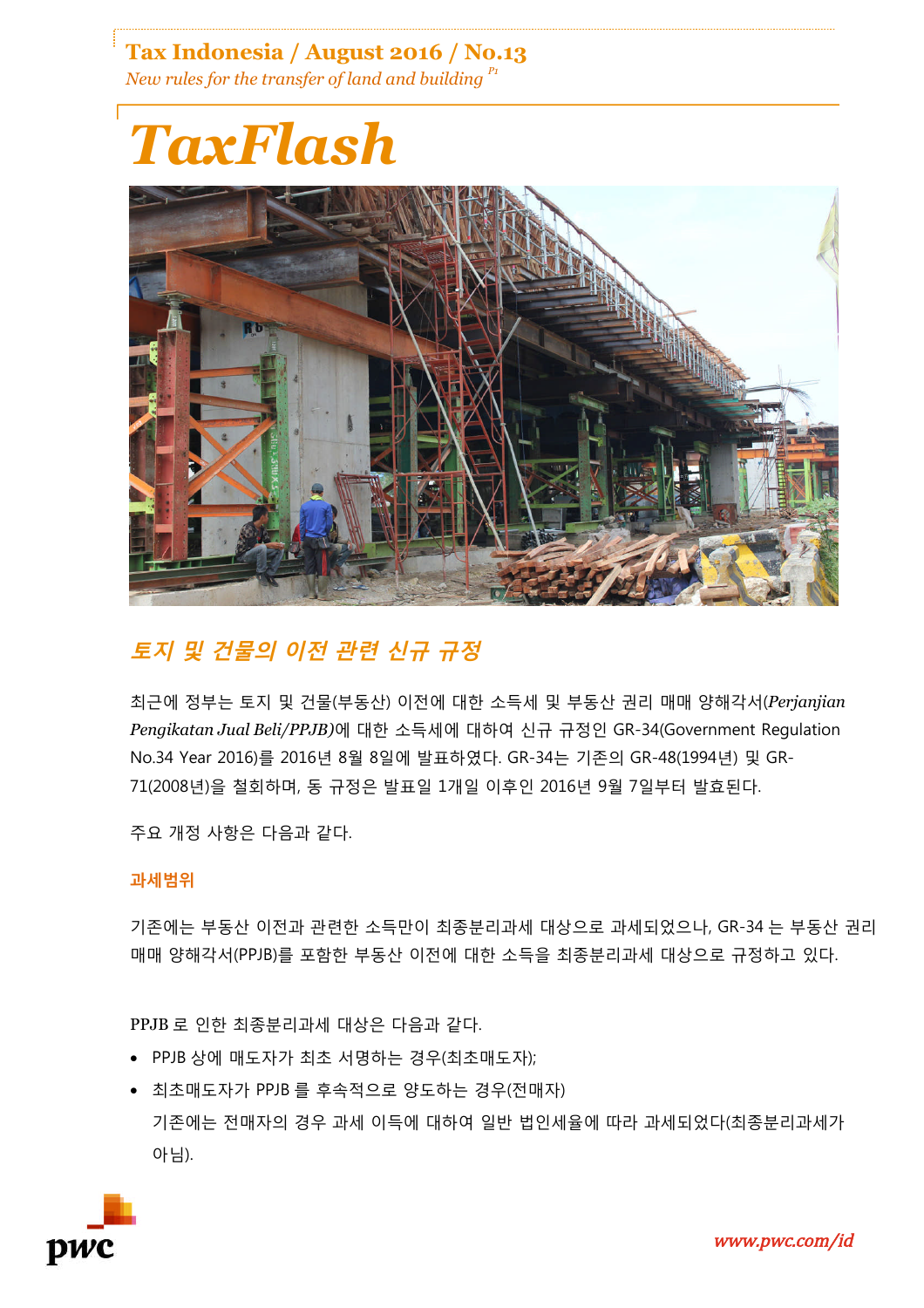#### **세율**

최종분리과세 세율은 기존의 5%에서 2.5%로 인하되었다. 부동산 개발업을 영위하는 납세자가 저가 주택 및 저가 아파트를 공급하는 경우에는 기존의 1%의 세율이 적용된다.

공익 목적을 위한 개발을 위한 토지 수용(양도)과 관련하여 국가(정부기관, 국영기업 및 지방자치구 소유기업)에 부동산을 양도하는 경우에는 기존과 같이 소득세가 과세되지 않는다. 현행 규정에서는 면세가 아닌 0% 세율로 규정되어 있다.

### **과세 기준 금액**

부동산 과세 적용 가액(NJOP)는 과세 기준 금액 산정을 위하여 더 이상 사용되지 아니한다. 과세 기준 금액 산정을 위한 기준은 다음과 같다:

| 거래 유형                                                                  | 과세 기준 금액                                   |
|------------------------------------------------------------------------|--------------------------------------------|
| 정부에 부동산 권리를 양도하는 경우                                                    | 권한 있는 공무원에 의해 결정된 가격                       |
| 경매를 통하여 부동산 권리를 양도하는 경우                                                | 경매 의사록에 따른 금액                              |
| - 특수관계자에게 부동산 권리 또는 PPJB를 양도하는<br>_경우 - <i>신규</i>                      | 공정가액 (수취하여야 하거나 획득했어야 하는 금액)               |
| 제3자에게 부동산 권리 또는 PPJB를 양도하는 경우 _ 실거래가액<br>- 신규                          |                                            |
| 자산 스왑, 포기, 양도, 허가, 상속 또는 기타 합의된<br>방법에 의하여 부동산 권리를 양도하는 경우 <i>- 신규</i> | 공정가액 (시장가치에 기초하여 수취하여야 하거나<br>획득했어야 하는 금액) |

#### **과세 시기**

부동산 이전과 관련한 소득세는 공증인이 부동산 양도에 대하여 공증하기 이전에 반드시 납부되어야 한다. PPJB로 부터의 소득에 대한 소득세는 계약금, 이자, 수수료 및 기타 지급금액을 포함하여 매수자로부터 지급대가가 전부 또는 일부 지급시에 과세되어야 한다.

전매자가 부동산을 다른 매수자에게 양도하는 사유로 PPJB에 매수자의 이름이 변경되는 경우, 전매자는 최종 소득세를 PPJB의 변경 이전에 반드시 납부하여야 한다. 매도자(PPJB의 최초 서명자)는 최종 소득세의 납부 영수증이 유효한 경우에 한하여 변경된 PPJB에 서명할 수 있다. 매도자는 변경된 PPJB를 DGT에 신고하여야 한다.

#### **예외**

GR-34 는 다음의 경우에 최종 분리 과세의 적용을 예외로 한다.

- 합병, 결합 또는 사업확장에 따른 부동산의 양도와 관련하여 재무부로부터 장부가액 사용 승인을 받은 경우
- BOT(Build, operate and Transfer), BTO(Build, Transfer and Operate)에 따른 건물의 양도 또는 정부소유의 부동산을 사용하는 경우